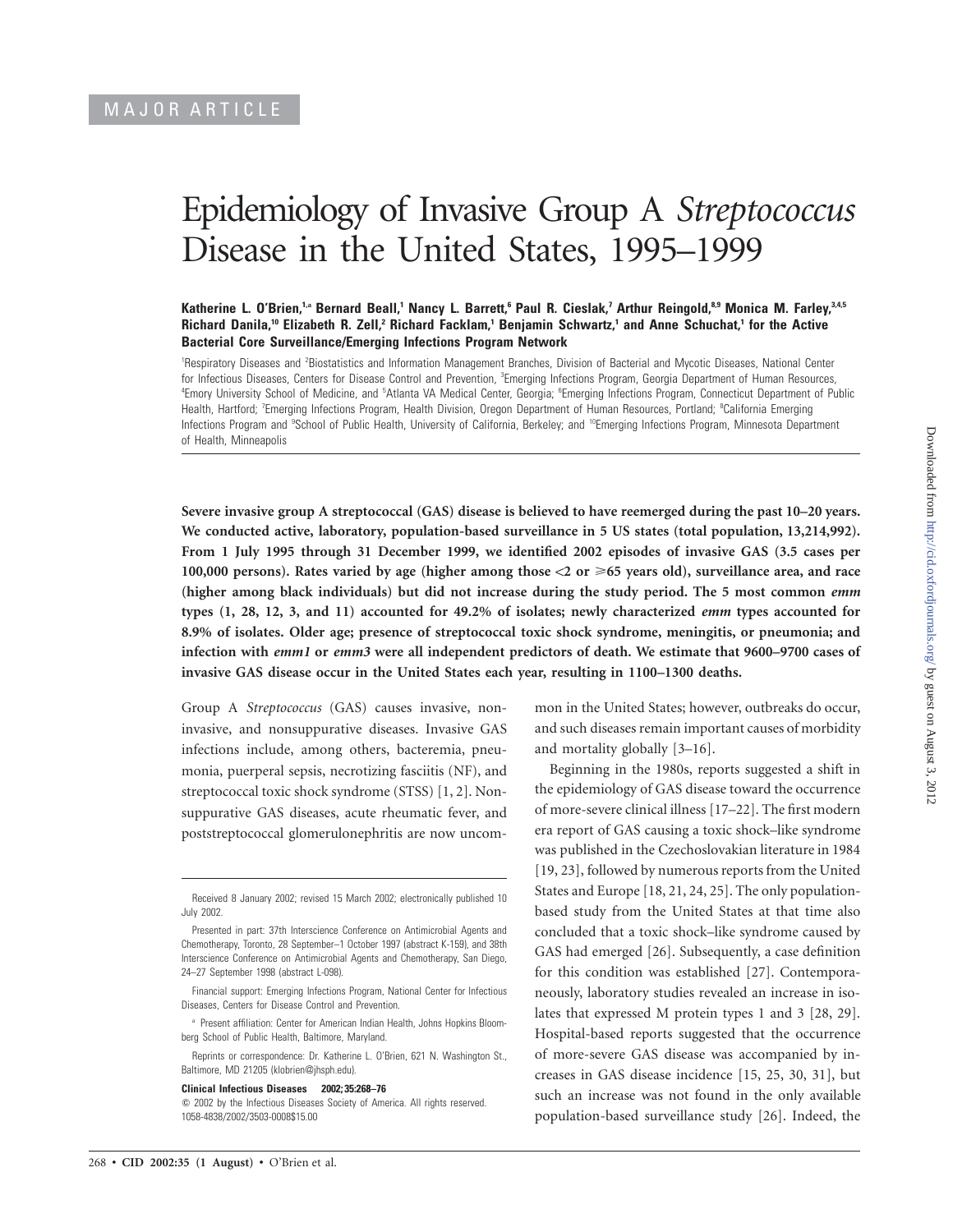annual rate of invasive GAS disease among defined populations in the United States has been documented to range from 2.6 to 6.8 cases per 100,000 persons, and fluctuations in the annual incidence are certain to exist [17]. The absence of longitudinal population-based surveillance covering large populations in the United States has limited generalizations about real trends in the incidence of invasive GAS infection and in the characteristics of the organism itself.

Methods to prevent or control GAS disease have been limited and currently center on accurate diagnosis and timely, appropriate use of antimicrobial therapy. New efforts at disease prevention are focused on vaccine development, an important component of which involves the accurate assessment of the disease burden and characterization of disease-causing isolates.

In the present article, we describe the burden and *emm* type distribution of invasive GAS infections in the United States between 1995 and 1999 that were found using population-based active surveillance. Our goals were to determine whether invasive GAS infections have increased in incidence and to provide strain information that can be used in vaccine development.

# **MATERIALS AND METHODS**

*Surveillance.* We conducted population-based, active laboratory surveillance for invasive *Streptococcus pyogenes* (GAS) from 1 July 1995 through 31 December 1999 in the following regions: Atlanta, Georgia (Cobb, Clayton, Dekalb, Douglas, Fulton, Gwinnett, Newton, and Rockdale counties); Minneapolis/ St. Paul, Minnesota (Anoka, Carver, Dakota, Hennepin, Ramsey, Scott, and Washington counties); Portland, Oregon (Clackamas, Multnomah, and Washington counties); the San Francisco Bay area, California (Alameda, Contra Costa, and San Francisco counties); and all of Connecticut. The estimated 1999 aggregate population was 13,214,992 (4.8% of the US population). All clinical microbiology laboratories that processed cultures of samples from normally sterile sites were contacted at least monthly, laboratory records were searched for cases, and audits were conducted every 6 months to identify missed cases. A case was defined by the isolation of GAS from a normally sterile site in a resident of the surveillance area or isolation of GAS from a nonsterile site (e.g., wound culture) in conjunction with NF. This study was reviewed by the Institutional Review Boards of the Centers for Disease Control and Prevention and participating institutions. US Department of Health and Human Services guidelines for conduct of studies were followed.

Clinical syndromes and underlying disease information were determined by chart review or reports from infection-control practitioners. Case patients who had positive results of blood culture for GAS but for whom no clinical syndrome was iden-

tified were categorized as having only bacteremia without a source; for all other case patients, data could be categorized under multiple clinical syndromes. Surveillance sites identified case patients as having STSS by reviewing the charts and assessing whether the published case definition was met [27] or by noting that a diagnosis of STSS had been made by the treating physician, with or without fulfillment of the case definition. Case patients were categorized as having NF if this diagnosis was documented in the chart (with or without confirmation by pathologic examination) or if necrosis of tissue was noted on a pathologic or surgical report. Skin and softtissue infections included cellulitis, infected ulcers, erisypelas, wound infections, lymphangitis, lymphadenitis, phlebitis, bursitis without a positive culture of joint fluid for GAS, and tenosynovitis but excluded NF. Nosocomial acquisition was presumed to have occurred if the culture was done  $\geq 3$  days after admission.

*GAS typing.* GAS isolates were sent to the Centers for Disease Control and Prevention (CDC) for identity confirmation and typing. Isolates were typed on the basis of opacity factor reaction, T typing, and sequencing of the variable M protein type–specific region of *emm* gene amplicons [32–35]. A near-absolute concordance has been established between the 5' emm variable region sequence type and M serotype [33, 34, 36, 37]; a listing of types can be found at http://www.cdc. gov/ncidod/biotech/infotech\_hp.html. We considered any type other than *emm* types 1–93 to be a newly characterized type—these likely represented some of those types that were listed elsewhere as nontypeable when rabbit antisera were used.

*Descriptive epidemiology.* Descriptive analyses were conducted that included all cases with onset from 1 July 1995 through 31 December 1999. Incidence calculations included only those cases with onset from 1 January 1996 through 31 December 1999. We used regional and national postcensus population estimates for each year as the denominator values. National estimates of the incidence of cases and the number of deaths due to GAS were calculated by multiplication of the aggregate age- and race-specific incidence in the surveillance areas by the population figures for the United States. Individuals of unknown race (44 in 1996, 53 in 1997, 54 in 1998, and 88 in 1999) were assigned to racial groups on the basis of the proportion observed among those with known race. Casefatality ratios (CFRs) were calculated on the basis of the number of cases for which the outcome was known (99.3%).

*Multivariable models.* Risk factors for death were evaluated by use of univariate and multivariable analyses. All variables associated with death in a univariate analysis, as well as age group and race data, were included in a Poisson regression model in which death was the outcome variable. Mutually exclusive clinical syndromes, in descending order of CFR (i.e., STSS, meningitis, pneumonia, NF, bacteremia without a source,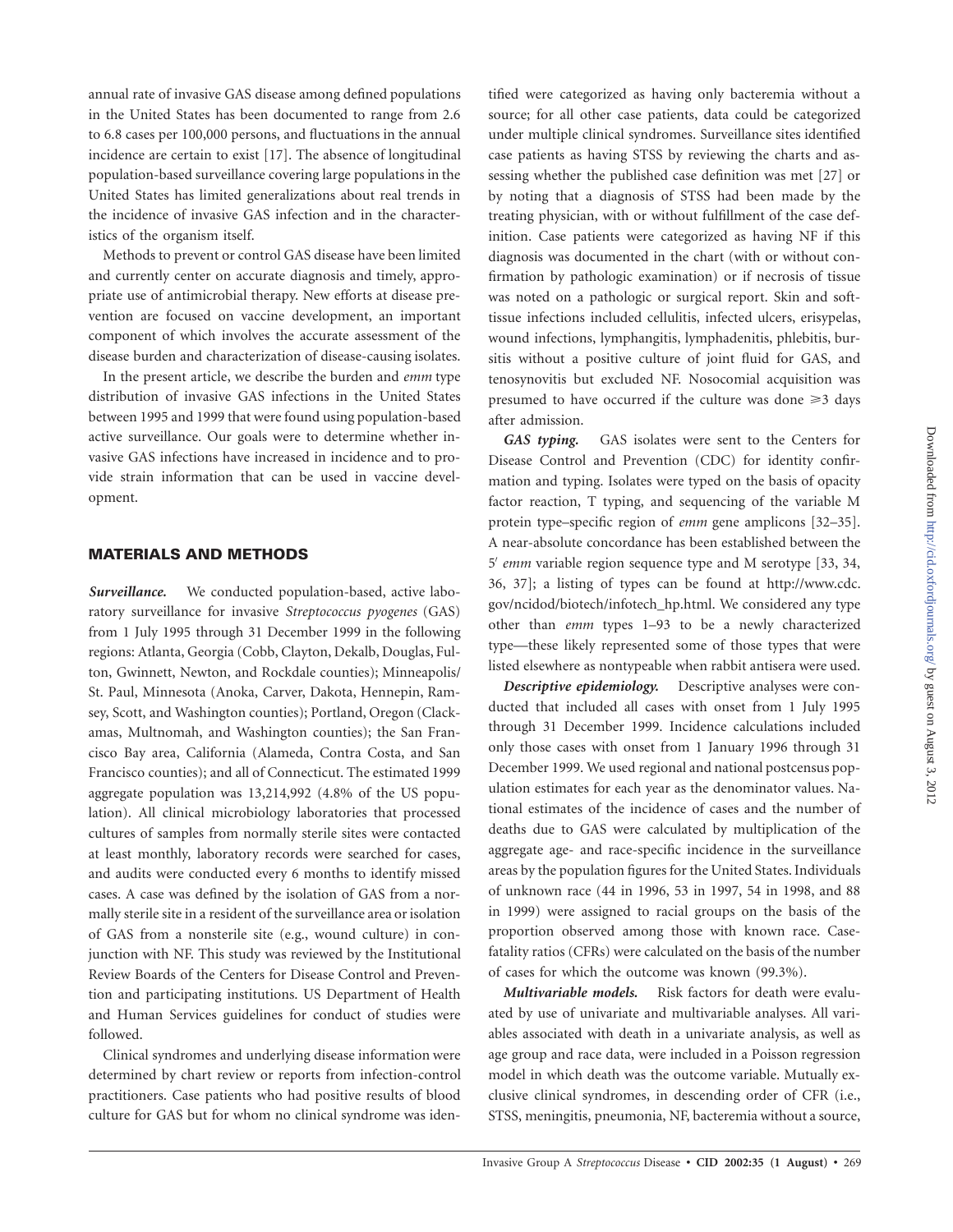abdominal/peritoneal infection, cellulitis, osteomyelitis, and septic arthritis), and *emm* type (i.e., type 1, type 3, or other *emm* types) were covariates. Case patients with multiple clinical syndromes were classified in the category of highest severity. The model was restricted to cases for which information on all variables was available; thus, cases caused by GAS with unknown *emm* types ( $n = 411$ ) and for which the outcome was unknown ( $n = 14$ ) were excluded. All 2-way interactions were evaluated. Variables were considered to be associated with death at  $\alpha$  < .05. All univariate and multivariable analyses were conducted by use of SAS software (version 8 for Windows).

# **RESULTS**

*Disease rates.* From 1 July 1995 through 31 December 1999, 2002 cases of invasive GAS disease were identified in 2002 patients in the 5 surveillance areas. The average annual incidence of invasive GAS disease for these years was 3.5 cases per 100,000 persons. The incidence of disease varied by area, from 2.2 to 4.8 cases per 100,000 persons (in Georgia and California, respectively), but did not vary significantly from year to year in any individual area (table 1). The overall incidence varied by season, with the preponderance of disease occurring in the winter and early spring (figure 1).

The incidence varied substantially by race and age (figure 2). The incidence was highest among those  $\geq 65$  years old (9.3) cases per 100,000 persons), followed by those  $<$ 2 years old (6.3) cases per 100,000 persons). Infection was 1.6 times more likely to occur among black persons than among those of other race (95% CI, 1.4–1.7). Age- and race-adjustment of the surveillance data to the US population yielded an annual incidence of 3.6 cases per 100,000 people, or an estimated 9600–9700 annual cases. The incidence of GAS-associated NF and STSS varied by year, surveillance area, and age group; however, no consistent increase or decrease in disease incidence was evident across any of these strata.

*Underlying diseases.* The proportion of patients who had cases of invasive GAS disease 1998 and 1999 and had various underlying diseases is shown in table 2. Underlying disease information was collected for 577 (74.1%) of the 779 cases that had onset during these 2 years; underlying disease information for Georgia was not reported for this period of surveillance. HIV infection was more commonly reported among case patients in California than among case patients in the other 3 states for which this information was available (RR, 4.8;  $P$  < .001). Injection drug use was more commonly reported among case patients from Oregon and California than among case patients from Connecticut and Minnesota (RR, 5.0;  $P < .001$ ). After exclusion of those patients with HIV infection or a history of injection drug use, there were no substantial differences in the proportion of case patients with an underlying disease by surveillance area (Connecticut, 84.4%; Oregon, 83.0%; California, 76.6%; and Minnesota, 76.2%). Overall, 82.7% (range, by geographic region, 77.3%–86.8%) of case patients with invasive GAS disease had at least 1 underlying condition. Varicella was noted in 5 (6.3%) of 79 case patients  $<$ 10 years old and only 4 (0.6%) of 700 patients  $\geq 10$  years old.

*Clinical syndromes.* The distribution of clinical syndromes among age groups is shown in table 3. Compared with those age  $\geq$ 10 years, those age <10 years were less likely to present with a cutaneous/soft-tissue infection, NF, STSS, or endocarditis/pericarditis and were more likely to present with bacteremia without a source, osteomyelitis, or a CNS infection. Pregnancy-related infections accounted for 36 (1.8%) of all invasive GAS cases.

The overall CFR for invasive GAS disease was 12.5%. CFRs varied substantially by age and clinical syndrome (table 3; figure 2). Case patients <30 years old were at extremely low risk of death; risk of death increased with each age category  $(P \leq$ .001;  $\chi^2$  test for trend). The highest CFR was observed among case patients with STSS (44.5%). Among those with NF, the CFR varied substantially, depending on whether the patient also

Region Incidence of invasive GAS disease, cases per 100,000 people 1996 1997 1998 1999 Overall Adjusted<sup>e</sup> California 4.48 4.03 3.92 4.78 4.30 4.56 Connecticut 3.70 3.61 3.18 3.26 3.44 3.35 Georgia 2.23 2.74 2.81 2.17 2.49 2.36 Minnesota 3.64 3.70 4.17 3.96 3.87 4.73 Oregon 3.38 3.79 3.52 3.33 3.50 3.88 All 5 states 3.52 3.55 3.50 3.52 3.52 3.59 United States (projected incidence) 3.62 3.63 3.57 3.56 3.59 —

**Table 1. Incidence of invasive group A** *Streptococcus* **(GAS) disease, by region and year, in the United States, 1 January 1996 through 31 December 1999.**

<sup>a</sup> Overall incidence, adjusted for age and race.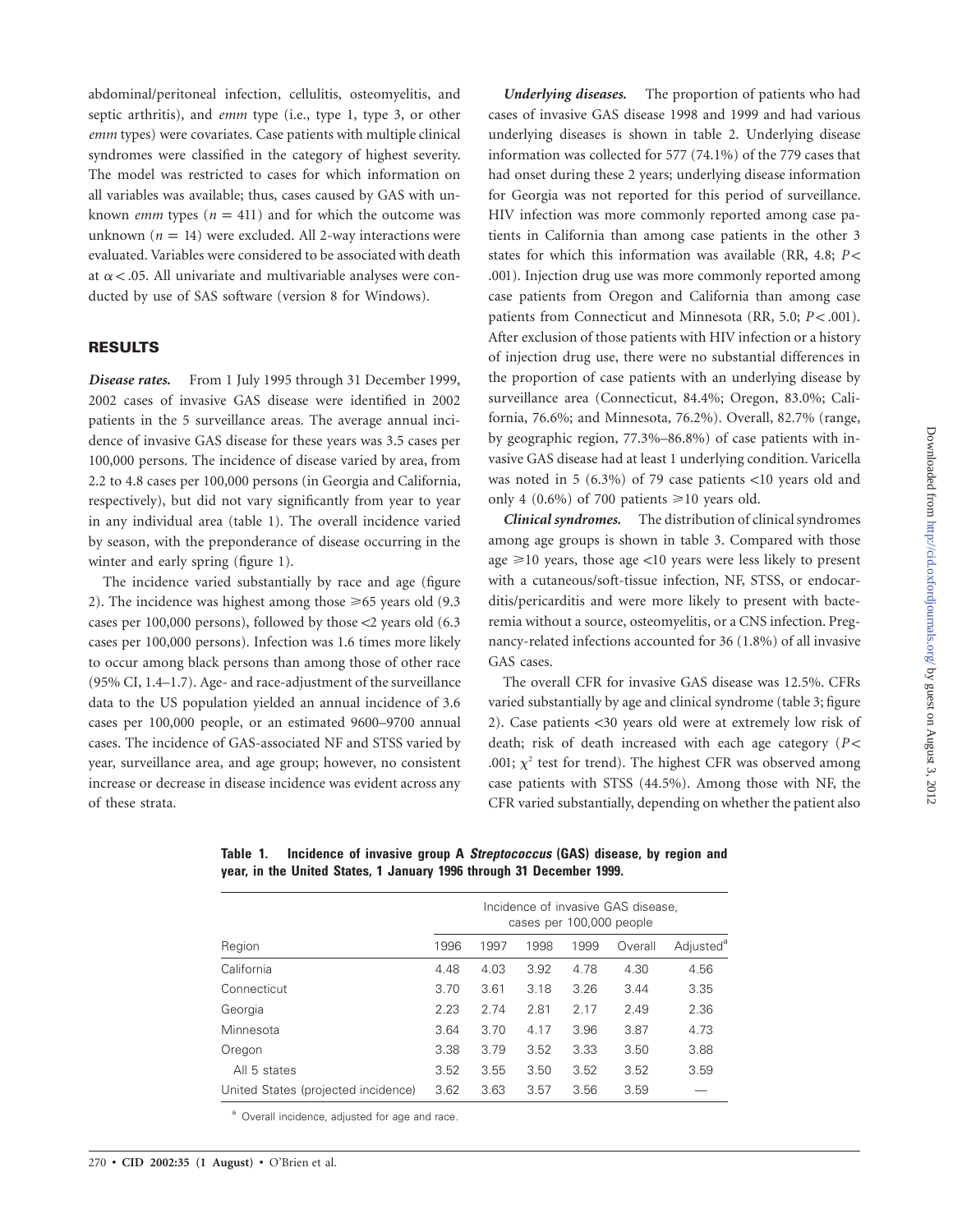

Figure 1. Monthly distribution of invasive group A Streptococcus disease in 5 regions in the United States, 1 January 1996 through 31 December 1999.

had STSS (41.4% for case patients with STSS and 22.1% for those without STSS). Among patients with neither STSS nor NF, the CFR was 10.1%.

Of the 2002 cases included in our study, GAS was isolated from blood samples in 1485 (74.2%). Among the 517 (25.8%) case patients without documented bacteremia, GAS was isolated from surgical specimens (234 case patients [11.7%]), joint fluid (167 case patients [8.3%]), peritoneal fluid (37 case patients [1.8%]), pleural fluid (36 case patients [1.8%]), bone (17 case patients [0.8%]), CSF (14 case patients [0.7%]), wound specimens (6 case patients [0.3%]), abscess specimens (4 case patients [0.2%]), pericardial fluid (1 case patient [0.05%]), and fluid from the uterus (1 case patient [0.05%]). One hundred nine (5.4%) of the 2002 cases were categorized as having been nosocomially acquired. Of the cases that were related to pregnancy, 5 (13.9%) were categorized as having been nosocomially acquired.

**emm** *sequence types.* Of the 2002 cases included in our

study, isolates from 1586 (79.2%) were available for evaluation. In the remaining cases, isolates were not obtained, did not survive, or (in a small number of cases) did not produce PCR product. Among those 1586 isolates, the 10 most common *emm* types were types 1 (20.8%), 28 (9.2%), 12 (7.6%), 3 (7.1%), 11 (4.5%), 4 (4.1%), 114 (3.9%), 89 (3.2%), 77 (3.1%), and 33 (2.5%). The 5 most common types accounted for 49.5% of isolates, and the 10 most common types accounted for 66.0% of isolates identified; 80% of isolates were accounted for by 17 different *emm* types. The proportion of disease caused by each type varied over the course of time and by surveillance area (data not shown). Only *emm* types 1, 28, 12, 3, and 11 ranked among the 10 most common in all surveillance areas for the 1995–1999 time period.

Newly characterized *emm* types accounted for 8.9% of isolates evaluated. One of these, *emm114* [38, 39], ranked as the second most common type identified in California, the third most common in Oregon, and seventh most common overall.



**Figure 2.** Incidence of invasive group A Streptococcus disease, by age and race. Age-specific case-fatality ratio (CFR) for all races combined is shown by the black line. Dark columns, black race; light columns, other race.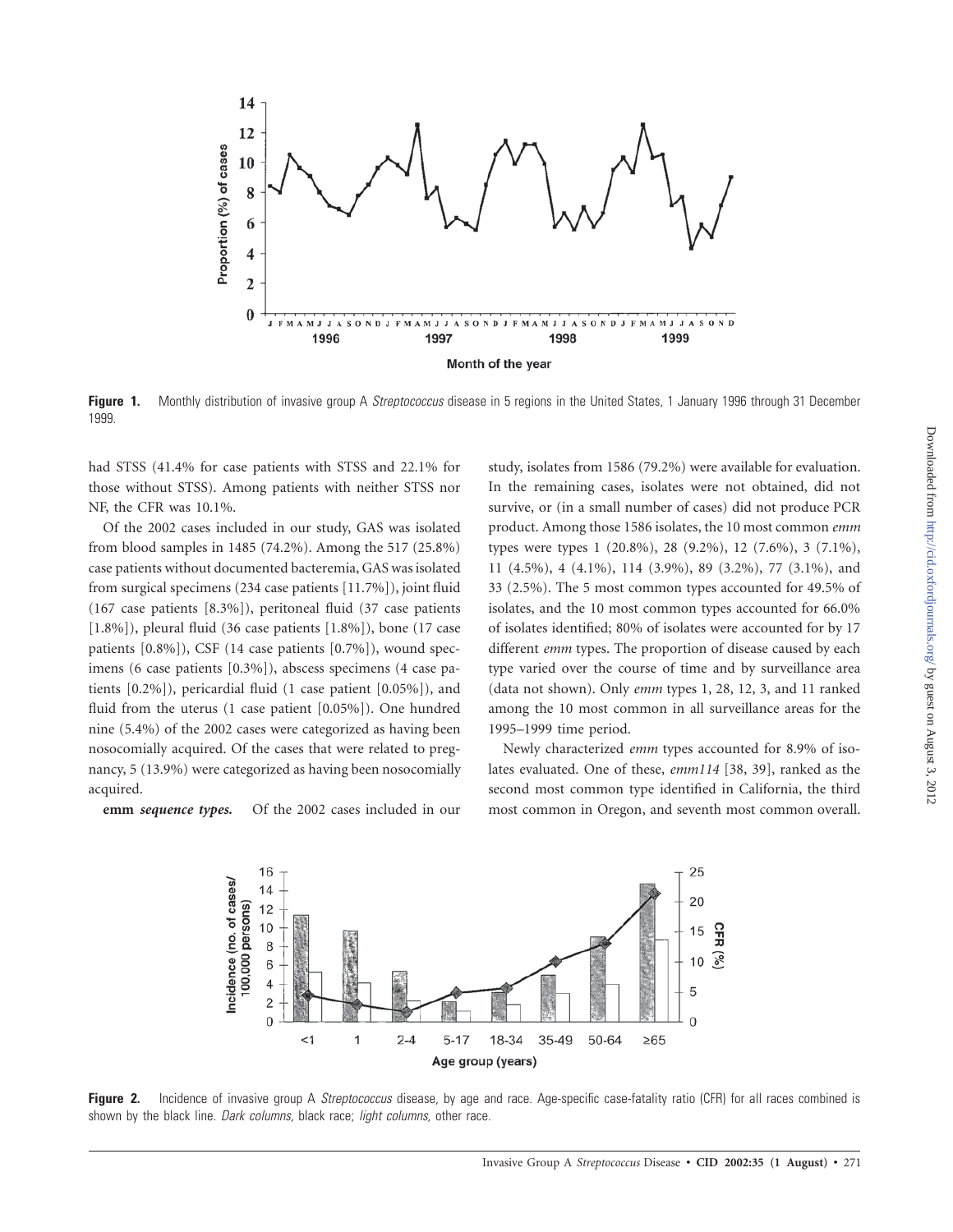| Underlying condition <sup>a</sup>        | No. (%) of case patients with underlying condition |                              |                               |                             |                         |  |  |
|------------------------------------------|----------------------------------------------------|------------------------------|-------------------------------|-----------------------------|-------------------------|--|--|
|                                          | Total<br>$(n = 577)$                               | In California<br>$(n = 221)$ | In Connecticut<br>$(n = 152)$ | In Minnesota<br>$(n = 128)$ | In Oregon<br>$(n = 76)$ |  |  |
| HIV/AIDS                                 | 20(3.5)                                            | 15(6.8)                      | 1(0.7)                        | 4(3.1)                      | 0(0)                    |  |  |
| Injection drug use                       | 75 (12.9)                                          | 46 (20.8)                    | 10(6.6)                       | 2(1.6)                      | 17(22.4)                |  |  |
| Alcohol abuse                            | 97 (16.8)                                          | 39 (17.6)                    | 18 (11.8)                     | 25(19.5)                    | 15 (19.7)               |  |  |
| Diabetes mellitus                        | 125 (21.6)                                         | 30(13.6)                     | 44 (28.9)                     | 29(22.7)                    | 22 (28.9)               |  |  |
| Undergoing dialysis                      | 48 (8.3)                                           | 11(5.0)                      | 13(8.6)                       | 11(8.6)                     | 13(17.1)                |  |  |
| Immunosuppression <sup>b</sup>           | 13(2.3)                                            | 7(3.2)                       | 2(1.3)                        | 2(1.6)                      | 2(2.6)                  |  |  |
| Chronic obstructive pulmonary<br>disease | 56 (9.7)                                           | 14(6.3)                      | 20(13.2)                      | 11(8.6)                     | 11(14.5)                |  |  |
| Heart disease <sup>c</sup>               | 140 (24.3)                                         | 33 (14.9)                    | 58 (38.2)                     | 25 (19.5)                   | 24 (31.6)               |  |  |
| Malignancy <sup>d</sup>                  | 97 (16.8)                                          | 33 (14.9)                    | 34(22.4)                      | 17(13.3)                    | 13(17.1)                |  |  |
| Cirrhosis                                | 20(3.5)                                            | 9(4.1)                       | 8(5.3)                        | 1(0.8)                      | 2(2.6)                  |  |  |
| Skin abnormality <sup>e</sup>            | 10(1.7)                                            | 2(0.9)                       | 3(2.0)                        | 3(2.3)                      | 2(2.6)                  |  |  |
| Asplenia/sickle cell disease             | 4(0.7)                                             | 0(0)                         | 0(0)                          | 2(1.6)                      | 2(2.6)                  |  |  |
| No underlying illness                    | 100 (17.3)                                         | 39 (17.6)                    | 22(14.5)                      | 29 (22.7)                   | 10(13.2)                |  |  |

**Table 2. Underlying conditions reported among case patients with invasive group A** *Streptococcus* **disease in 1998 and 1999, by surveillance area.**

<sup>a</sup> Some case patients had >1 underlying condition.<br>
<sup>b</sup> Resulting from immunoglobulin deficiency or treatment associated with systemic lupus erythematosus, nephrotic syndrome, or organ transplantation.<br>
<sup>c</sup> Heart and athe

*Predictors of clinical syndromes.* We evaluated the association between *emm* type and the presence of various clinical syndromes. In a univariate analysis, *emm1* strains were associated with STSS (RR, 2.0;  $P < .001$ ) and pneumonia (RR, 1.7; *P* < .001); *emm3* strains, with STSS (RR, 2.7; *P* < .001) and NF  $(RR, 2.9; P < .001)$ ; and *emm28* strains, with pregnancy-related infections (RR, 4.3;  $P < .001$ ). We also evaluated whether the presence of underlying conditions was a predictor of clinical syndrome and found that individuals with STSS were more likely than those without STSS to have at least 1 underlying medical condition (94.9% vs. 81.8%, respectively; RR, 1.2;  $P = .04$ ).

In a multivariable Poisson regression analysis, we assessed predictors of death (table 4). When the analysis was controlled for race, we found that increasing age, disease syndrome (pneumonia, meningitis, or STSS), and *emm* type (types 1 and 3) were all independent predictors of death.

# **DISCUSSION**

The results of our population-based, active surveillance of 5 regions in the United States demonstrate that the incidence of invasive GAS infections was stable between 1996 and 1999. Compared with incidence rates of GAS infection reported by hospital-based or small regional studies done during the 1980s and 1990s, there has been no apparent increase in the incidence since the 1980s. It has been suggested that a transient increase

in incidence occurred in the mid- to late 1980s [40]. However, by combining our results for the incidence of invasive GAS disease in Georgia (2.2 cases per 100,000 persons) with those of a 1994–1995 report from the same area (5.2 cases per 100,000 persons) [41], it is evident that variations in the incidence of invasive GAS disease within a region over the course of short periods of time do occur. This likely reflects a combination of the population's susceptibility to particular *emm* types and variation in the predominant *emm* types circulating within a community. The relative importance of any individual *emm* type in the proportion of invasive disease it causes is likely a combination of the relative frequency of strain circulation within a community, the invasiveness of that strain, and the degree of individual and population-level immunity to that strain. Without contemporaneous data on the prevalence of *emm* strains that circulate in the community but do not cause disease, no conclusions can be drawn about the relative invasiveness of a strain.

In all geographic areas and for all time periods, the incidence of invasive GAS disease among black individuals was higher than the incidence among those of other race. The source of this disparity in incidence is not clear, but the disparity may be due to differences in the prevalence of underlying diseases, socioeconomic conditions, or other, as-yet-uncharacterized risk factors.

Invasive GAS disease results in significant morbidity and mortality. We estimate that, each year in the United States,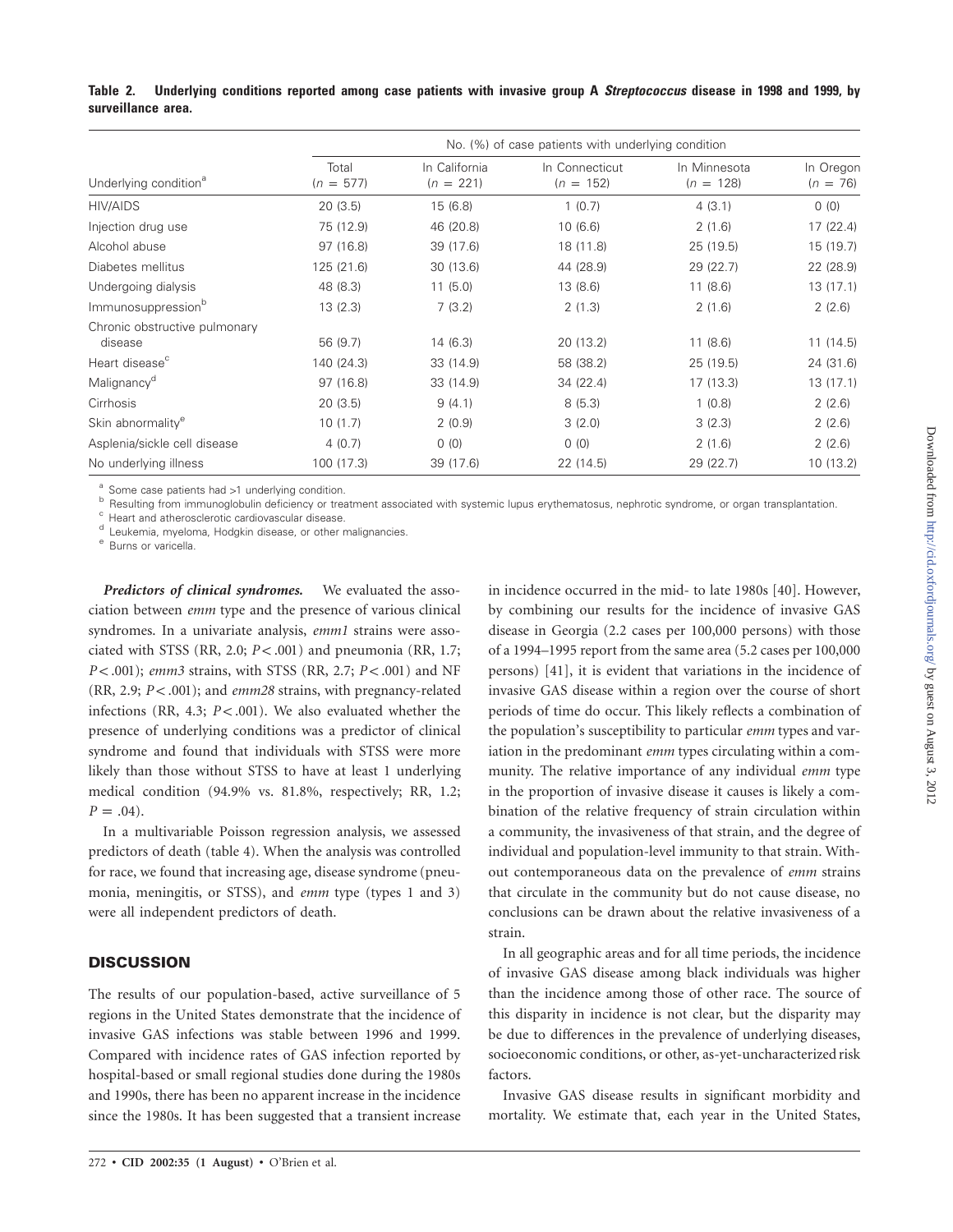|                                           | No. (%) of case patients with syndrome |                                 |                                     |             |                   |
|-------------------------------------------|----------------------------------------|---------------------------------|-------------------------------------|-------------|-------------------|
| Syndrome <sup>a</sup>                     | All<br>$(n = 2002)$                    | Age $<$ 10 years<br>$(n = 226)$ | Age $\geq 10$ years<br>$(n = 1776)$ | $P^{\rm b}$ | Overall<br>CFR, % |
| Cutaneous/soft-tissue infection           | 742 (37.1)                             | 44 (19.5)                       | 698 (39.3)                          | < 001       | 7.4               |
| Bacteremia without a source               | 567 (28.3)                             | 91 (40.3)                       | 476 (26.8)                          | < 001       | 15.4              |
| Pneumonia                                 | 251 (12.5)                             | 23 (10.2)                       | 228 (12.8)                          | <b>NS</b>   | 24.0              |
| Arthritis                                 | 235 (11.7)                             | 27 (11.9)                       | 208 (11.7)                          | <b>NS</b>   | 2.6               |
| Necrotizing fasciitis                     | 143(7.1)                               | 3(1.3)                          | 140 (7.9)                           | < 001       | 20.4              |
| STSS                                      | 120(6.0)                               | 6(2.7)                          | 114(6.4)                            | .02         | 44.5              |
| Abscess                                   | 114(5.7)                               | 11(4.9)                         | 103(5.8)                            | <b>NS</b>   | 3.5               |
| Abdominal/peritoneal infection            | 66 (3.3)                               | 4(1.8)                          | 62(3.5)                             | <b>NS</b>   | 9.1               |
| Osteomyelitis                             | 64 (3.2)                               | 19(8.4)                         | 45(2.5)                             | < 001       | 3.1               |
| Pregnancy-related infection               | 36(1.8)                                | <b>NA</b>                       | 36(2.0)                             | <b>NA</b>   | 5.6               |
| Endocarditis/pericarditis                 | 29(1.4)                                | 0(0)                            | 29(1.6)                             | .05         | 17.9              |
| Meningitis/CNS infection                  | 17(0.8)                                | 6(2.7)                          | 11(0.6)                             | .002        | 37.5              |
| Genital (not pregnancy-related) infection | 3(0.1)                                 | 0(0)                            | 3(0.2)                              | <b>NS</b>   | $\mathbf 0$       |
| Other <sup>c</sup>                        | 39(1.9)                                | 13 (5.8)                        | 26(1.5)                             | < 001       | 2.7               |

**Table 3. Clinical syndromes among case patients with invasive group A** *Streptococcus* **disease, by age group, and all-age case-fatality ratios (CFRs), 1 July 1995 through 31 December 1999.**

**NOTE.** NA, not applicable; NS, not statistically significant; STSS, streptococcal toxic shock syndrome.

<sup>a</sup> Data for case patients could be categorized under >1 syndrome, except for case patients identified as having bacteremia

without a source.<br><sup>b</sup> Comparison by age category of the proportion of group A *Streptococcus* disease attributable to a particular syndrome.<br><sup>c</sup> Includes central venous catheter infection (1), endophthalmitis (1), epiglott

(1), otitis media (17), urologic infection (10), and unknown (2).

there are 9600–9700 cases of invasive GAS disease and 1100–1300 resulting deaths, or ∼3–4 times the number of cases of meningococcal disease and resulting deaths. The burden of invasive GAS disease is concentrated at the extremes of age, with the highest incidence of both disease and death in the elderly population, whereas the incidence of meningococcal disease and associated death is concentrated among younger people.

We found that the distribution of GAS *emm* types varied by geographic region and by year. GAS strains with newly characterized *emm* types are a significant cause of disease. These strains are more likely to be those that previously were characterized as nontypeable when available rabbit antisera were used than to be strains that had newly emerged [39]. Isolates with newly characterized *emm* sequence types were most common at the West Coast surveillance sites. The reason for this is not known, but it may reflect introduction from other countries. *emm* typing of strains from countries in Asia and Latin America indicates that the proportion of strains of newly characterized *emm* types is significantly greater than that among isolates collected in the United States [42–44]. The present study also shows that *emm* types are important predictors of clinical syndrome and mortality.

Current strategies for preventing morbidity and mortality resulting from invasive GAS infection are limited. The treatment of STSS with intravenous immunoglobulin and of NF

with clindamycin and surgical intervention has been associated with lower mortality in observational studies [1, 45, 46]. Some cases of invasive GAS disease may be prevented through the increased use of varicella vaccine in children [1, 47], chemoprophylaxis of selected contacts of patients with invasive infection [1], improved infection control [1], and prompt investigation of outbreaks in hospitals and nursing homes [48, 49]. Prevention through vaccination against GAS could have a much greater impact than these interventions. Currently, several candidate GAS vaccines are being developed, and some are entering clinical trials. These include targets such as C5a peptidase [50], M type–specific protein [36], M-conserved protein [51, 52], and GAS toxins (streptococcal pyrogenic exotoxins A, B, and C) [53–56].

One possible limitation of strategies that use M type–specific targets is the need for a multivalent vaccine similar to that used against pneumococcal infection. Population-based studies outside North America that could be used to estimate the coverage of an *emm* type–specific GAS vaccine against invasive disease are limited [57]. Reports in the United States have shown that the most common types among patients with uncomplicated pharyngitis were 1, 2, 3, 4, 12, and 28, whereas types 3 and 18 have been associated with rheumatic fever [28, 58]. Studies from developing countries have found a greater diversity of *emm* types than is found in the United States, with many isolates being M-nontypeable when available antisera are used [42,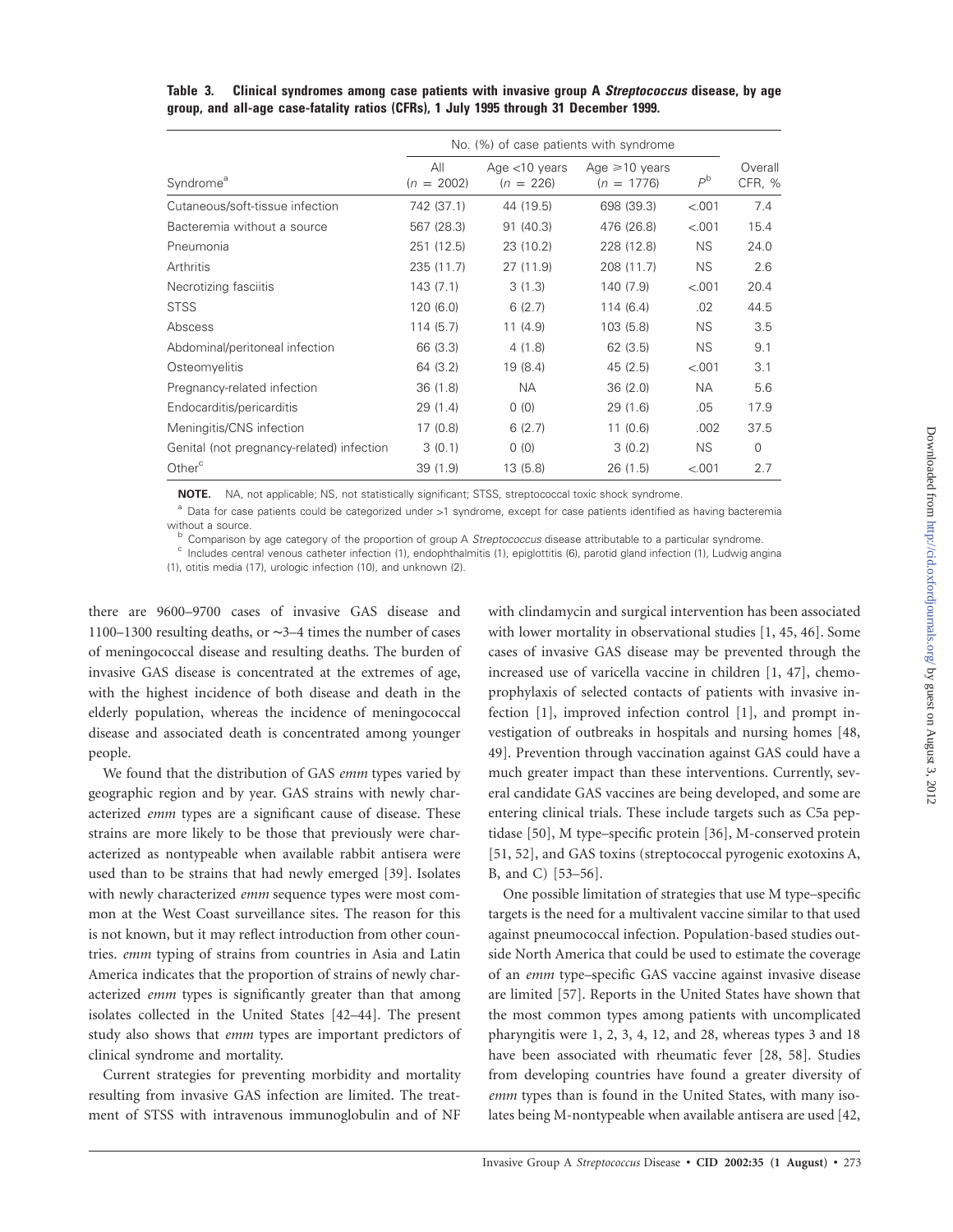**Table 4. Results of multivariable analysis of factors associated with death due to invasive group A** *Streptococcus* **disease for cases reported from 1 July 1995 through 31 December 1999.**

| Variable                                      | Rate ratio (95% CI) |  |  |
|-----------------------------------------------|---------------------|--|--|
| Race                                          |                     |  |  |
| Other than black                              | Reference           |  |  |
| Black                                         | $0.91(0.61 - 1.35)$ |  |  |
| Age, years                                    |                     |  |  |
| ${<}18$                                       | Reference           |  |  |
| 18-49                                         | 2.62 (1.29 - 5.34)  |  |  |
| $50 - 64$                                     | $3.51(1.69 - 7.31)$ |  |  |
| ≥65                                           | 5.24 (2.62-10.48)   |  |  |
| Syndrome                                      |                     |  |  |
| Other than pneumonia,<br>meningitis, and STSS | Reference           |  |  |
| Pneumonia                                     | 2.20 (1.56-3.10)    |  |  |
| Meningitis                                    | 4.96 (2.00-12.29)   |  |  |
| <b>STSS</b>                                   | $3.77(2.67 - 5.32)$ |  |  |
| emm type                                      |                     |  |  |
| Not <i>emm1</i> or emm3                       | Reference           |  |  |
| emm1                                          | 1.50 (1.11–2.04)    |  |  |
| етт3                                          | 1.53 (1.00-2.36)    |  |  |

**NOTE.** STSS, streptococcal toxic shock syndrome.

59]. *emm* typing has now been performed on a substantial number of these strains from developing countries, and this has confirmed that a large number of types are being newly recognized (CDC, unpublished data). Country- or regionspecific surveillance data would be required to determine which types are appropriate for inclusion in a serotype-specific vaccine. Multivalent type-specific GAS vaccines based on *emm* sequence types might need to be adapted to changes in prevalence if the relative importance of various *emm* types proves to be highly dynamic.

The findings of the present study are limited in some respects. The incidence rates of STSS and NF disease are minimum estimates. The results of the CDC Active Bacterial Core Surveillance routine procedures for syndrome determination were compared with those of more detailed data-collection procedures used on the same cases in selected surveillance areas. When the more detailed form is used as the standard, the routine case-report form procedures categorized only 50% of STSS cases and 40% of NF cases correctly (CDC, unpublished data). The information collected on varicella infection preceding the onset of GAS disease was not uniformly collected and likely represents an underestimation of the proportion of subjects with this underlying condition. Finally, the characterization of the strains collected during the course of this surveillance does not include data on toxin production or other potential vaccine targets. These strains, however, could be evaluated for such properties.

Ongoing studies of trends in invasive and noninvasive GAS disease incidence, clinical manifestations, and *emm* type distribution are warranted to monitor trends in disease incidence, guide public health prevention activities, and inform new strategies for disease control. Data on invasive GAS disease epidemiology are not paralleled by data of equivalent quality on strains that cause pharyngitis or noninvasive cutaneous infections, even though those disease entities result in a significant disease burden. The collection of such data should be considered a priority, along with ongoing surveillance for invasive GAS disease, to address the broad range of public health issues of GAS disease [58].

Although the reemergence of severe invasive GAS disease in the mid-1980s attracted substantial concern, we found no evidence for an increase in the absolute incidence of disease since that time. However, GAS causes a substantial burden of endemic disease, which is manifested in large part by syndromes associated with severe morbidity and high mortality. The reporting of invasive GAS disease through population-based surveillance provides a basis for tracking trends in disease incidence rates, evaluating strains that cause disease, targeting vaccine development efforts, and addressing other means of controlling disease. The control of invasive GAS disease requires a long-term commitment to prevention strategies, including the evaluation of vaccines.

## **Acknowledgments**

We acknowledge Theresa Hoenes, Raji Viswanathan, Zhongya Li, and Holly Starling, for excellent laboratory assistance; Karen R. Stefonek, Margaret Dragoon, Jane Donegan, Wendy Baughman, and Molly Bardsley, for surveillance activities; and Carolyn Wright, Katherine Robinson, Ariane Kraus, and Chris Van Beneden, for expertise in data management, analysis, and manuscript preparation.

#### **References**

- 1. Davies HD, McGeer A, Schwartz B, et al. Invasive group A streptococcal infections in Ontario, Canada. N Engl J Med **1996**; 335:547–54.
- 2. Stevens DL. Invasive group A *Streptococcus* infections. Clin Infect Dis **1992**; 14:2–13.
- 3. O'Brien KL, Fischer M, Bixler D, Ewert D, Ballinger S, Schwart B. Acute rheumatic fever in Indiana: where did prevention fail [abstract K69]? In: Program and abstracts of the 36th Interscience Conference on Antimicrobial Agents and Chemotherapy (New Orleans). Washington, DC: American Society for Microbiology, **1996**:262.
- 4. Veasy LG, Wiedmeier SE, Orsmond GS, et al. Resurgence of acute rheumatic fever in the intermountain area of the United States. N Engl J Med **1987**; 316:421–7.
- 5. Hosier DM, Craenen JM, Teske DW, Wheller JJ. Resurgence of acute rheumatic fever. Am J Dis Child **1987**; 141:730–3.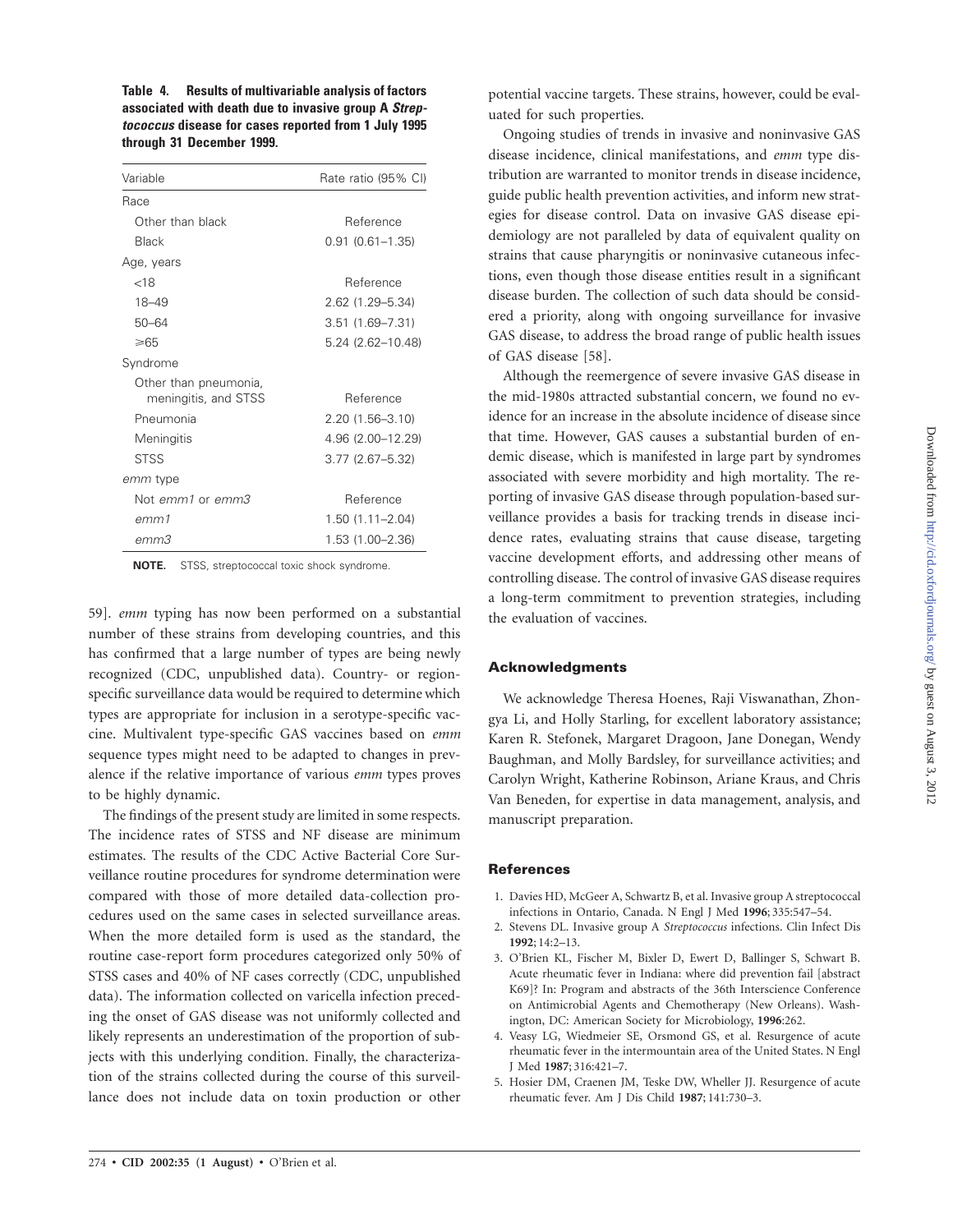- 6. Congeni B, Rizzo C, Congeni J, Sreenivasan VV. Outbreak of acute rheumatic fever in northeast Ohio. J Pediatr **1987**; 111:176–9.
- 7. Wald ER, Dashefsky B, Feidt C, Chiponis D, Byers C. Acute rheumatic fever in western Pennsylvania and the tristate area. Pediatrics **1987**; 80:371–4.
- 8. Wallace MR, Garst PD, Papadimos TJ, Oldfield EC. The return of acute rheumatic fever in young adults. JAMA **1989**; 262:2557–61.
- 9. Centers for Disease Control and Prevention. Acute rheumatic fever among army trainees—Fort Leonard Wood, Missouri, 1987–1988. MMWR Morb Mortal Wkly Rep **1988**; 37:519–22.
- 10. Westlake RM, Graham TP, Edwards KM. An outbreak of acute rheumatic fever in Tennessee. Pediatr Infect Dis J **1990**; 9:97–100.
- 11. Griffiths SP, Gersony WM. Acute rheumatic fever in New York City (1969 to 1988): a comparative study of two decades. J Pediatr **1990**; 116:882–7.
- 12. Leggiadro RJ, Birnbaum SE, Chase NA, Myers LK. A resurgence of acute rheumatic fever in a mid-south children's hospital. South Med J **1990**; 83:1418–20.
- 13. Zangwill KM, Wald ER, Londino AV. Acute rheumatic fever in western Pennsylvania: a persistent problem into the 1990s. J Pediatr **1991**; 118: 561–3.
- 14. Veasy LG, Tani LY, Hill HR. Persistence of acute rheumatic fever in the intermountain area of the United States. J Pediatr **1994**; 124:9–16.
- 15. Rotta J, Tikhomirov E. Streptococcal diseases worldwide: present status and future prospects. Bull World Health Organ **1987**; 65:769–82.
- 16. Michaud C, Treijo-Gutierrez J, Cruz C, Pearson TA. Rheumatic heart disease. In: Jamison D, Mosley WH, Measham AR, Bobadilla JL, eds. Disease control priorities in developing countries. New York: Oxford University Press, **1993**:221–32.
- 17. O'Brien KL, Levine OS, Schwartz B. The changing epidemiology of group A *Streptococcus* infections. Semin Pediatr Infect Dis **1997**; 8:10–6.
- 18. Cone LA, Woodard DR, Schlievert PM, Tomory GS. Clinical and bacteriologic observations of a toxic shock–like syndrome due to *Streptococcus pyogenes*. N Engl J Med **1987**; 317:146–9.
- 19. Hribalova V. *Streptococcus pyogenes* and the toxic shock syndrome. Ann Intern Med **1988**; 108:772.
- 20. Chiobotaru P, Yagupsky P, Fraser D, Dagan R. Changing epidemiology of invasive *Streptococcus pyogenes* infections in southern Israel: differences between two ethnic population groups. Pediatr Infect Dis J **1997**; 16:195–9.
- 21. Martin PR, Hoiby EA. Streptococcal serogroup A epidemic in Norway 1987–1988. Scand J Infect Dis **1990**; 22:421–9.
- 22. Stromberg A, Romanus V, Burman LG. Outbreak of group A streptococcal bacteremia in Sweden: an epidemiologic and clinical study. J Infect Dis **1991**; 164:595–8.
- 23. Fanta J Jr, Drabkova J, Rehak F, Smat V, Votocek K, Frankova V. Primary peritonitis imitating the toxic shock syndrome (TSS). Prakt Lek (Prague) **1984**; 64:674–6.
- 24. Stevens DL, Tanner MH, Winship J, et al. Severe group A streptococcal infections associated with a toxic shock–like syndrome and scarlet fever toxin A. N Engl J Med **1989**; 321:1–7.
- 25. Wheeler MC, Roe MH, Kaplan EL, Schlievert PM, Todd JK. Outbreak of group A *Streptococcus* septicemia in children: clinical, epidemiologic, and microbiological correlates. JAMA **1991**; 266:533–7.
- 26. Hoge CS, Schwartz B, Talkington DF, Breiman RF, MacNeill EM, Englender SJ. The changing epidemiology of invasive group A streptococcal infections and the emergence of the streptococcal toxic shock–like syndrome: a retrospective population-based study. JAMA **1993**; 269:384–9.
- 27. Defining the group A streptococcal toxic shock syndrome: rationale and consensus definition. Working Group on Severe Streptococcal Infections. JAMA **1993**; 269:390–1.
- 28. Johnson DR, Stevens DL, Kaplan EL. Epidemiologic analysis of group A streptococcal serotypes associated with severe systemic infections, rheumatic fever, or uncomplicated pharyngitis. J Infect Dis **1992**; 166: 374–82.
- 29. Schwartz B, Facklam AR, Breiman RF. Changing epidemiology of group A streptococcal infection in the USA. Lancet **1990**; 336:1167–71.
- 30. Givner LB, Abramson JS, Wasilauskas B. Apparent increase in the incidence of invasive group A beta-hemolytic streptococcal disease in children. J Pediatr **1991**; 118:341–6.
- 31. Rathore MH, Barton LL, Kaplan EL. Suppurative group A betahemolytic streptococcal infections in children. Pediatrics **1992**; 89: 743–6.
- 32. Whatmore AM, Kapur V, Sullivan DJ, Musser JM, Kehoe MA. Noncongruent relationships between the variation in *emm* sequences and the population genetic structure of group A streptococci. Mol Microbiol **1994**; 14:619–31.
- 33. Beall B, Facklam RR, Thompson T. Sequencing *emm*-specific PCR products for routine and accurate typing of group A streptococci. J Clin Microbiol **1996**; 34:953–8.
- 34. Facklam R, Beall B, Efstratiou A, et al. *emm* typing and validation of provisional M types for group A streptococci. Emerg Infect Dis **1999**; 5:1–7.
- 35. Beall B, Facklam R, Elliott JA, et al. Streptococcal *emm* types associated with T-agglutination types and the use of conserved *emm* gene restriction fragment patterns for subtyping group A streptococci. J Med Microbiol **1998**; 47:893–8.
- 36. Dale JB. Multivalent group A streptococcal vaccine designed to optimize the immunogenicity of six tandem M protein fragments. Vaccine **1999**; 17:193–200.
- 37. Beall B, Gherardi G, Lovgren M, Facklam RR, Forwick BA, Tyrrell GJ. *emm* and *sof* gene sequence variation in relation to serological typing of opacity factor positive group A streptococci. Microbiology **2000**; 146:1195–209.
- 38. Beall B, Facklam RR, Hoenes T, Schwartz B. Survey of *emm* gene sequences and T-antigen types from systemic *Streptococcus pyogenes* infection isolates collected in San Francisco, California; Atlanta, Georgia; and Connecticut in 1994 and 1995. J Clin Microbiol **1997**; 35: 1231–5.
- 39. Facklam R, Martin D, Lovgren M, et al. Extension of the Lancefield classification for group A streptococci by addition of 22 new M protein gene sequence types from clinical isolates: *emm103* to *emm124.* Clin Infect Dis **2002**; 34:28–38.
- 40. Kaplan EL, Johnson DR, Rehder CD. Recent changes in group A streptococcal serotypes from uncomplicated pharyngitis: a reflection of the changing epidemiology of severe group A infections? J Infect Dis **1994**; 170:1346–7.
- 41. Zurawski C, Bardsley MS, Beall B, et al. Invasive group A streptococcal disease in metropolitan Atlanta: a population-based assessment. Clin Infect Dis **1998**; 27:150–7.
- 42. Jamal F, Pit S, Facklam R, Beall B. New *emm* (M protein gene) sequences of group A streptococci isolated from Malaysian patients. Emerg Infect Dis **1999**; 5:182–3.
- 43. Tran P, Johnson D, Kaplan E. The presence of M protein in nontypeable group A streptococcal upper respiratory tract isolates from Southeast Asia. J Infect Dis **1994**; 169:658–61.
- 44. Jamal F, Pit S, Johnson D, Kaplan E. Characterization of group A streptococci isolated in Kuala Lumpur, Malaysia. J Trop Med Hyg **1995**; 98:343–6.
- 45. Kaul R, McGeer A, Norrby-Teglund A, et al. Intravenous immunoglobulin therapy for streptococcal toxic shock syndrome—a comparative observational study. The Canadian Streptococcal Study Group. Clin Infect Dis **1999**; 28:800–7.
- 46. Kaul R, McGeer A, Low D, et al. Population-based surveillance for group A streptococcal necrotizing fasciitis: clinical features, prognostic indicators, and microbiologic analysis of seventy-seven cases. Am J Med **1997**; 103:18–24.
- 47. Barker J, Gratten M, Riley I, et al. Pneumonia in children in the Eastern Highlands of Papua New Guinea: a bacteriologic study of patients selected by standard clinical criteria. J Infect Dis **1989**; 159:348–52.
- 48. Auerbach S, Schwartz B, Williams D, et al. Outbreak of invasive group